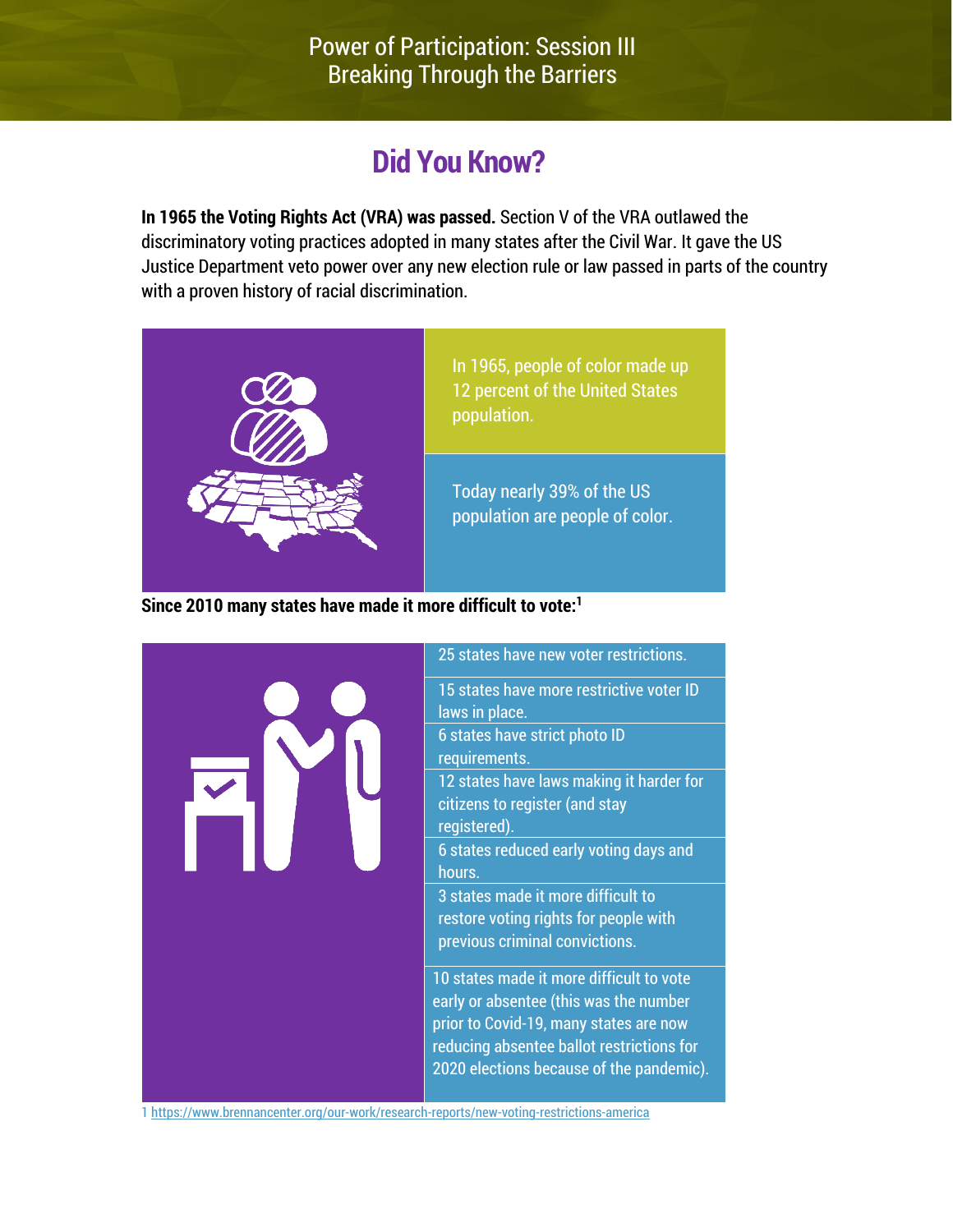**In 2013 the US Supreme Court ruled in a 5-4 decision to strike down Section V of the Voting Rights Act** on the grounds that racial discrimination was no longer widespread enough to justify it.

**In North Carolina in 2013** the state's Republican-controlled legislature passed a new election law that:



**In Alabama in 2015** state Republicans announced the closures of:



**In Kansas**:

- The advertisements for their strict voter ID law alone decreased turnout.
- The law's actual effects on ballot accessibility further cratered turnout.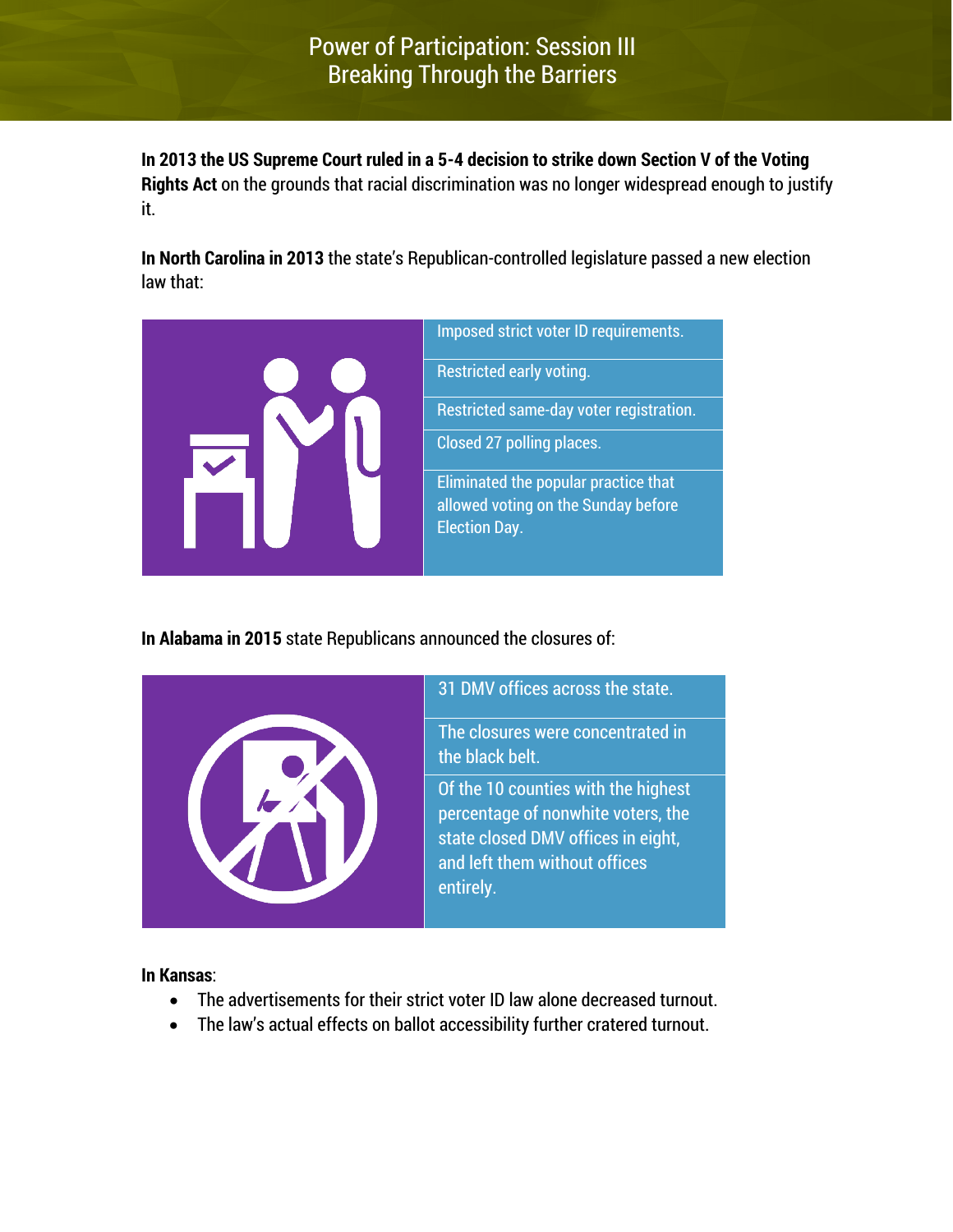**In the 2016 Election**:

• Black turnout dropped for the first time in 20 years.

**10% of Americans who are fully eligible to vote don't have the right form of identification to satisfy new voter ID laws**

## States with Increased Voting Restrictions Since 2010

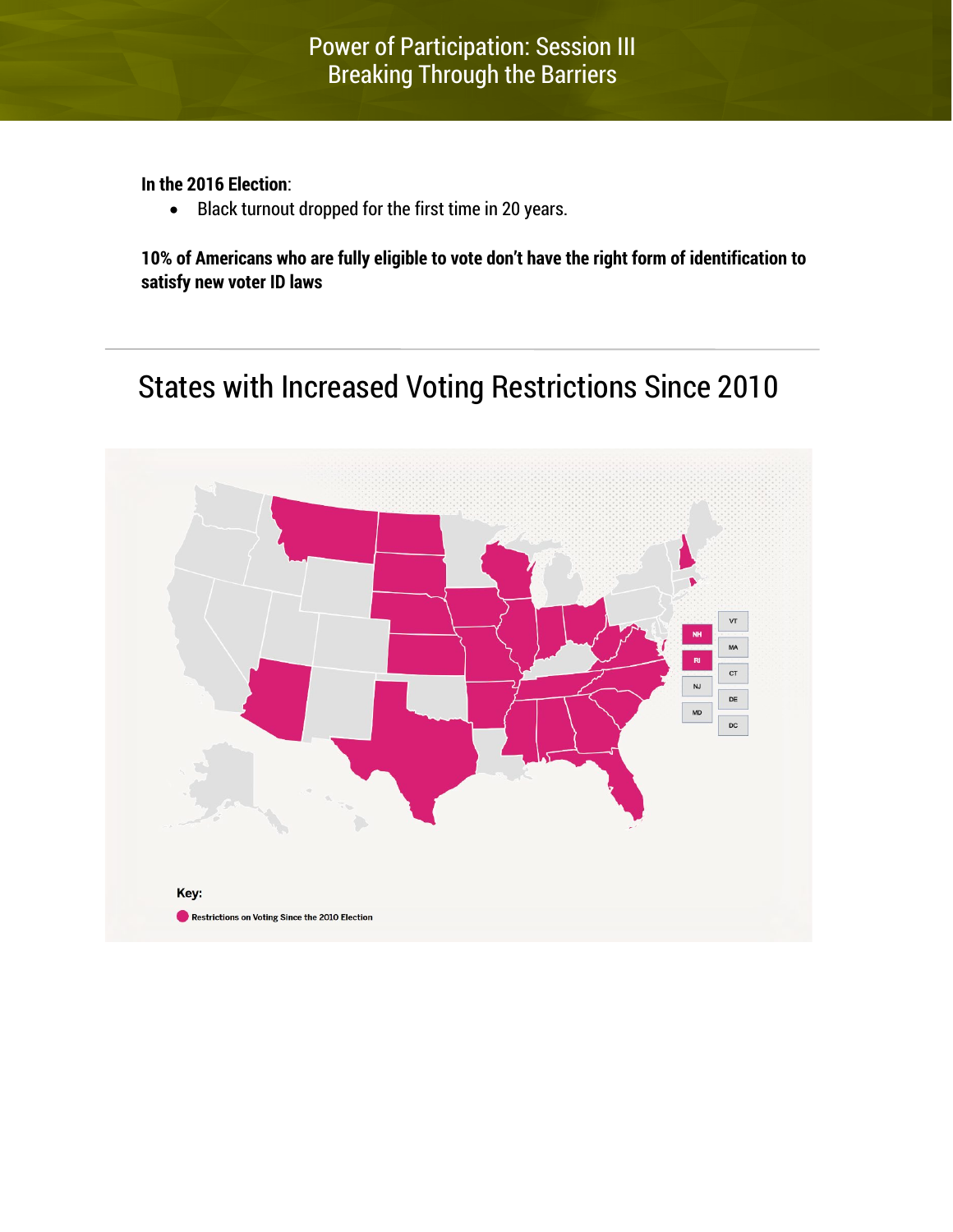# **Voter Suppression Tactics**

*"I don't want everybody to vote because our leverage in the elections quite candidly goes up as the voting populace goes down."*

Paul Weyrich, co-founder of the Heritage Foundation, a conservative think tank

## **Some of the Many Ways Voting Is Suppressed**

These tactics are particularly designed to reduce voting in people of color communities.

- Voter ID laws—for example requiring voters to have a government-issued ID like a driver's license in order to vote
- Purging voter rolls, often without notifying voters—voters often only find out their name has been purged when they turn out to vote
- Strict voter registration laws requiring registration well in advance of the election—this effectively limits the vote because many people don't think to register until close to an election
- Not restoring voting rights to people with criminal convictions in their past
- Requiring a residential address for voter registration and IDs—this especially affects Native Americans who often only have PO boxes or nontraditional addresses
- Requiring an excuse for absentee voting, and limiting the excuses that are accepted
- Delays in processing requests for absentee ballots
- Requiring that absentee ballots be notarized
- Limiting or eliminating early voting days
- Closing polling locations, which often leads to long lines at the polls that are open
- Changing the polling location—voters often don't realize the location has moved
- Rejecting and/or not counting mail-in ballots
- Requiring 'signature matching'—signatures on a ballot that don't *exactly* match the signature on the voter registration rolls can be rejected
- Intentional voter intimidation and harassment efforts
- Faulty voting machines

i karamatan ing Kabupatèn Kabupatèn Kabupatèn Kabupatèn Kabupatèn Kabupatèn Kabupatèn Kabupatèn Kabupatèn Kabu

- Reducing county budgets for elections
- Racial gerrymandering—drawing district lines to limit the impact of people's votes

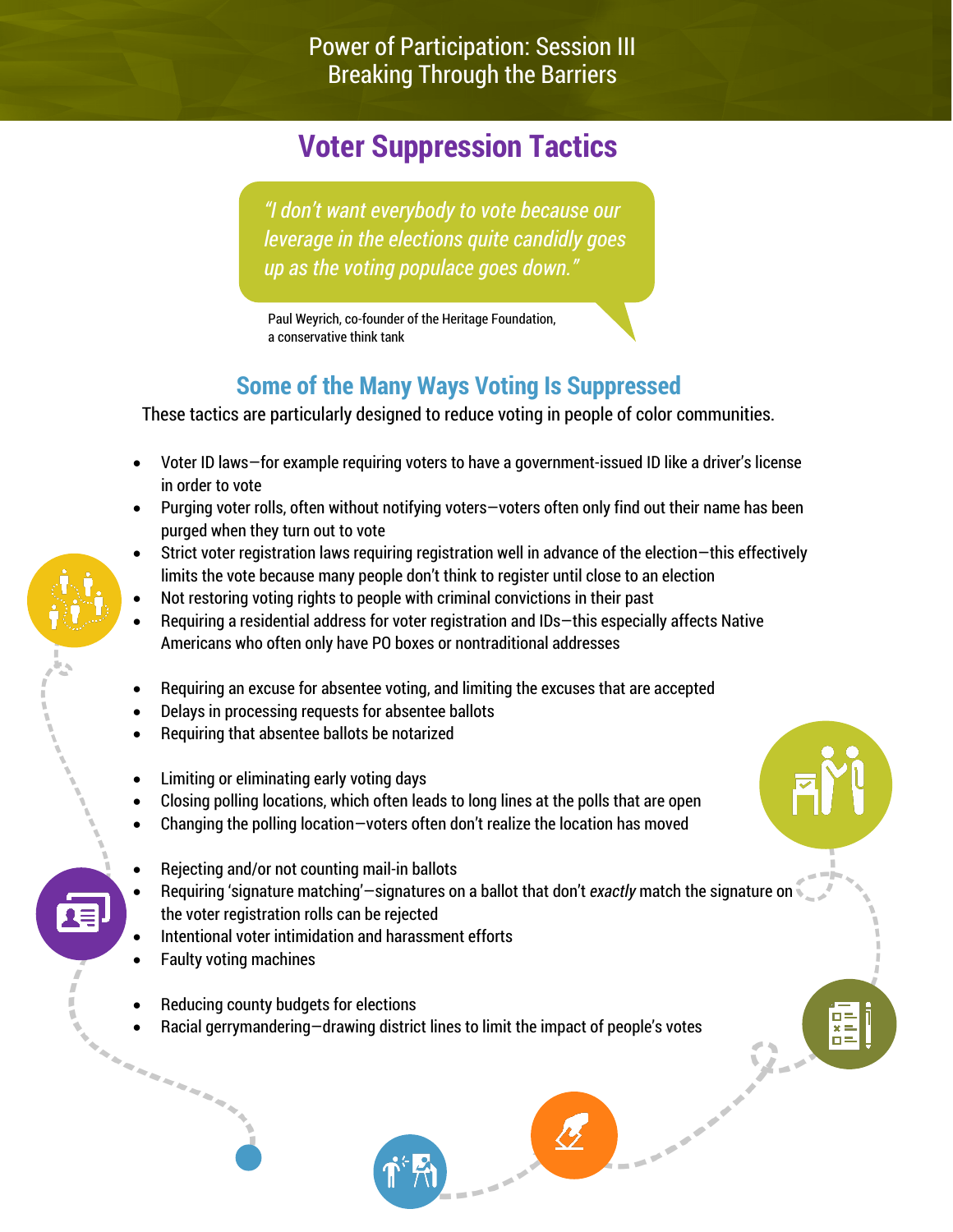# **In Their Own Words**

## Jon Ossoff

**"Voting rights are constitutional rights. I encourage all eligible voters to ensure that they are registered and make their voices heard on June 20th and in all elections, regardless of their party or political persuasion."**

When asked in a debate to name an issue he wouldn't compromise on, Jon Ossoff answered: "voting rights."



"I am concerned by the apparent inclination of the Justice Department under Attorney General Sessions to back away from strict enforcement of civil rights and voting rights legislation," he said. **"I will stand up for the right of every Georgian to exercise their right to make their voice heard at the polls.** I will conduct aggressive congressional oversight to ensure that federal agencies are enforcing the Civil Rights Act and Voting Rights Act."

# $\omega$  Karen Handel

**As Georgia's secretary of state from 2007 to 2010 Karen Handel had a long record of making it harder to vote**—supporting Georgia's strict voter-ID law, trying to purge thousands of eligible voters from the rolls before the 2008 election, repeatedly challenging the residency of qualified Democratic candidates, and failing to secure the state's electronic voting machines.



"This is going to boil your blood," she wrote in an e-mail to supporters in 2017. "Just hours ago, **the Democrats won their lawsuit to extend voter registration in Georgia before our election.** This lawsuit should be seen for exactly what it is: A partisan attempt to change the rules in the middle of an election for a nakedly partisan outcome."

To this day, Handel cites the voter-ID law as one of her "most important accomplishments." She said in a TV ad for the Sixth District race: "As secretary of state, I fought President Obama to implement photo ID and won," even though Georgia's voter-ID law was passed in 2005 and took effect in 2007, well before President Obama assumed office.